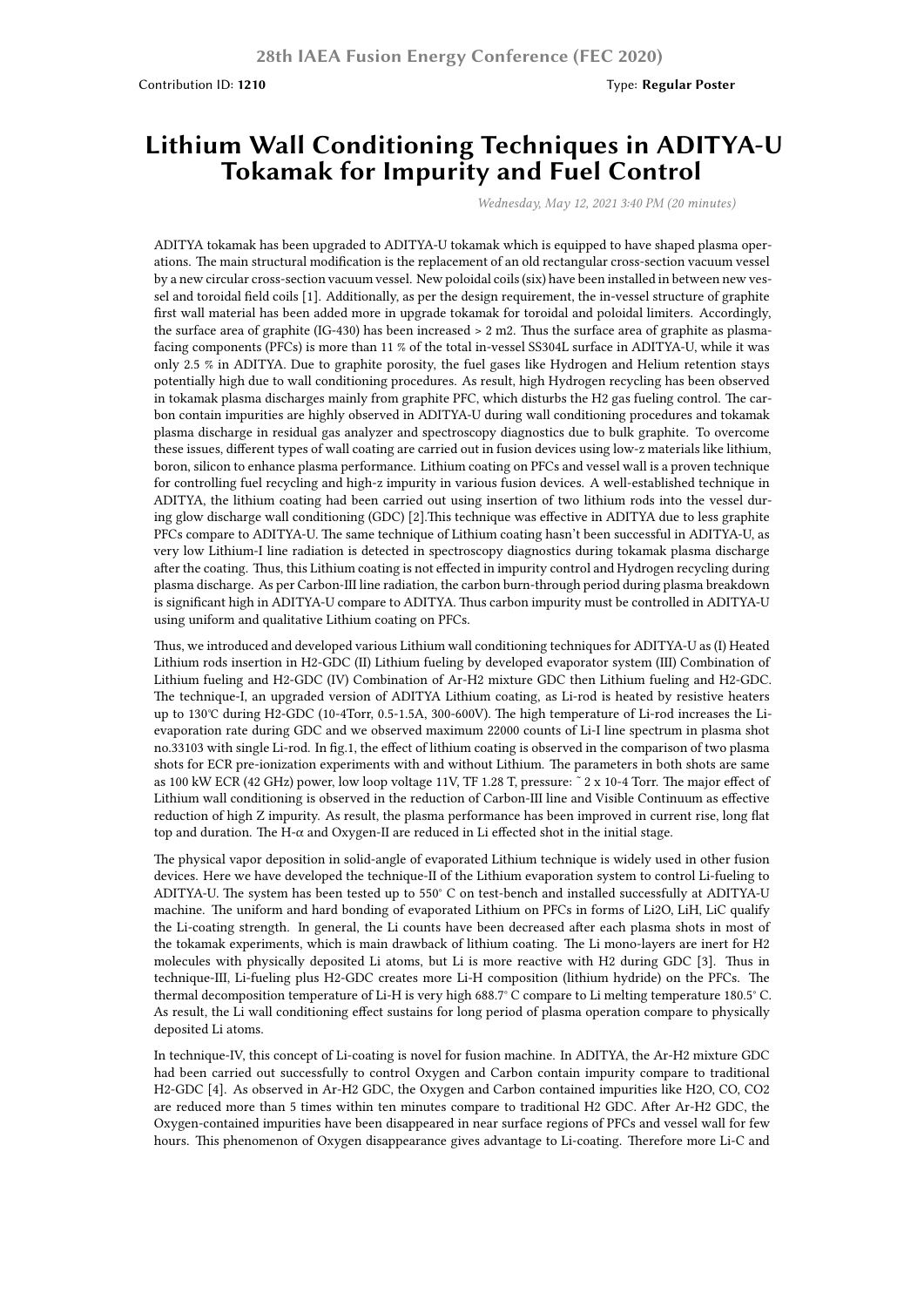Li-H compositions are created on PFCs during Lithium fueling and H2-GDC, after Ar-H2 mixture GDC. The Pulsed GDC of H2, He, Ar-H2 mixture has been tested successfully in ADITYA-U for limited gas fueling with better wall conditioning [5].Therefore combination of all above techniques and pulsed GDC is also useful for better lithium coating. The design and development of all the techniques of lithium wall conditioning for ADITYA-U have been presented in this paper. The effect of various Lithium wall conditioning techniques on ADITYA-U plasma discharges has been studied in details using various diagnostics like visible spectroscopy, VUV spectroscopy for high-Z concentration, plasma parameters such as current, density, temperature, SOL probes for temperature and density, bolometer for radiation power [6].

## References:

[1] Ghosh J. et al 2016 "Upgrade of ADITYA tokamak with limiter configuration to ADITYA Upgrade tokamak with divertor configuration" Preprint: 2016 IAEA Fusion Energy Conf. (Kyoto, Japan, 17–22 October 2016) FIP/P4-46

[2] S.B. Bhatt, et al., "Different Types of Lithium Coating in Tokamak ADITYA" IEEE Transaction in Plasma Science, Vol.40, No.6, June 2012

[3] H. Sugai et al. "Lithium wall conditioning for fuel and impurity control", Journal Vacuum, Vol 47, pages 981-984, 1996

[4] K.A. Jadeja, et al. "Experimental Study for Comparison of H2 and Ar–H2 Gas Mixture Glow Discharge Wall Conditioning in ADITYA Tokamak", IEEE Transactions on Plasma Science, Vol. 44, No. 4, 722, April 2016

[5] K.A. Jadeja, et al. "Novel approach of pulsed-glow discharge wall conditioning in the ADITYA Upgrade tokamak" Nucl. Fusion 59 (2019) 086005 (8pp).

[6]M. B. Chowdhuri, et al. "Improvement of Plasma Performance with Lithium Wall Conditioning in Aditya Tokamak" Plasma Science and Technology, Volume 15, Number 2



Fig.1 The effect of lithium wall conditioning by technique-I in ADITYA-U plasma discharges

Figure 1: The effect of lithium wall conditioning by technique-I in ADITYA-U plasma discharges.

## **Affiliation**

Institute for Plasma Research, Bhat, Gandhinagar-382428, INDIA

## **Country or International Organization**

India